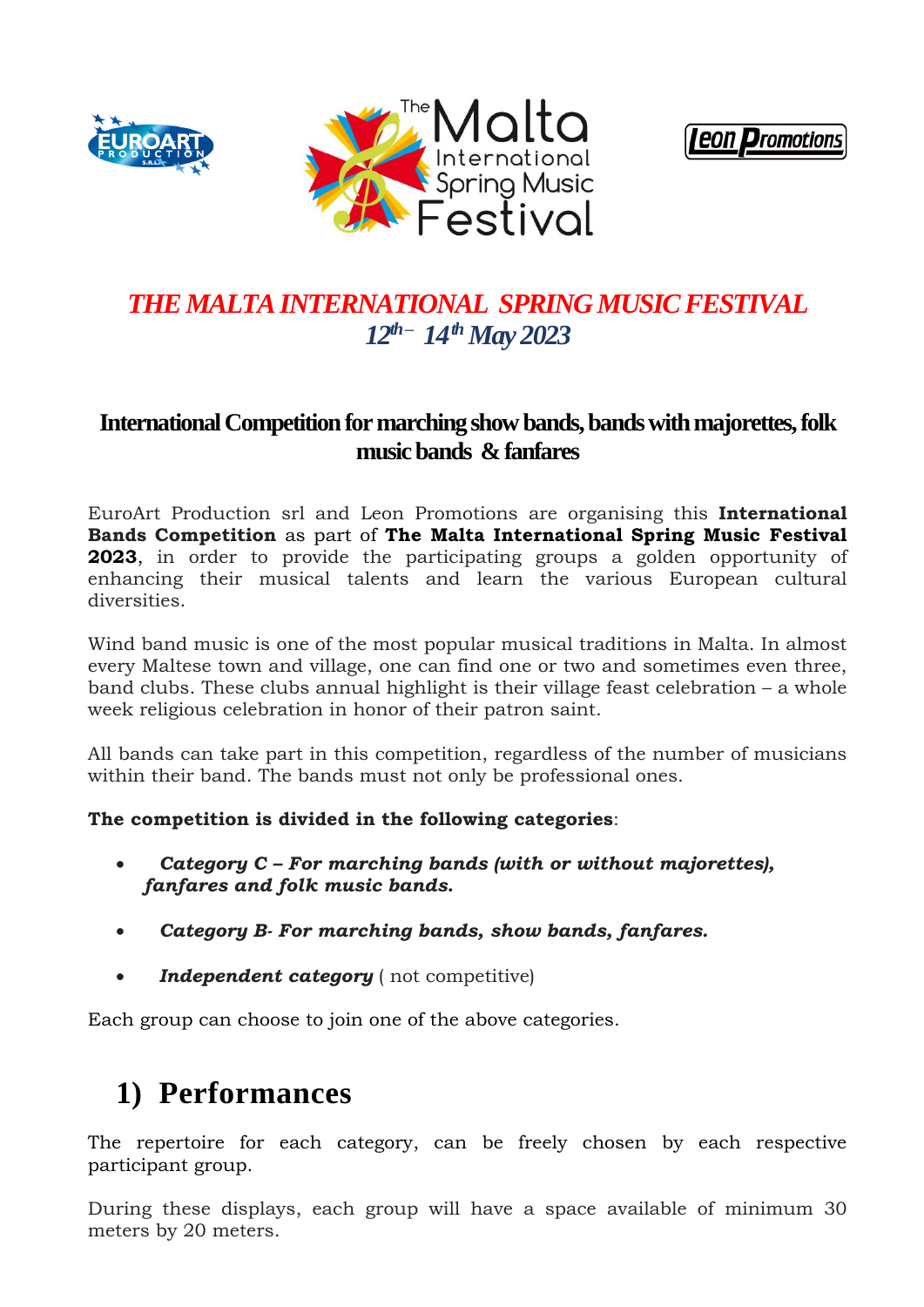For the Bands taking part in the above categories, the presented programme, including the warm-up piece, must not be less than 12 minutes and must not exceed the maximum duration of 18 minutes. Their maximum display appearance including exits and entrances must not exceed 25 minutes.

There will be a penalty for those groups who exceed the mentioned durations. The jury panel will be strict on this issue and will time their appearance. This time will be counted from the moment first musician appears at the display area till when last one gets off the same area.

# **2) The Independent Category**

The Independent Category is from groups who opt to be out of competition.

Only in this Category the bands will be provided, in private form, a written assessment by one of the qualified International jury members. This assessment will be about the artistic and technical skills of the band, thus proposing them valuable tools and suggestions for further improvement in musical arts.

The main aim of this category is to serve as a first step for groups aiming to participate in actual competitions in future years.

There are no prizes in connection with this Category

The bands taking part in this Category must perform two music scores of their choice.

They can also perform a short music score as warm-up, that should not last more than 2 minutes.

All music scores are at the respective band's own expenses.

# **3) Applications**

The application form which a group must submit, in order participate in any of the above mentioned category, must include the following documents:

- Band's CV
- Band's Director CV

When the group received the official participation confirmation, the group must then provide:

- A photo of the band (possibly in marching/parade formation) in jpg format
- 3 original copies of the music scores.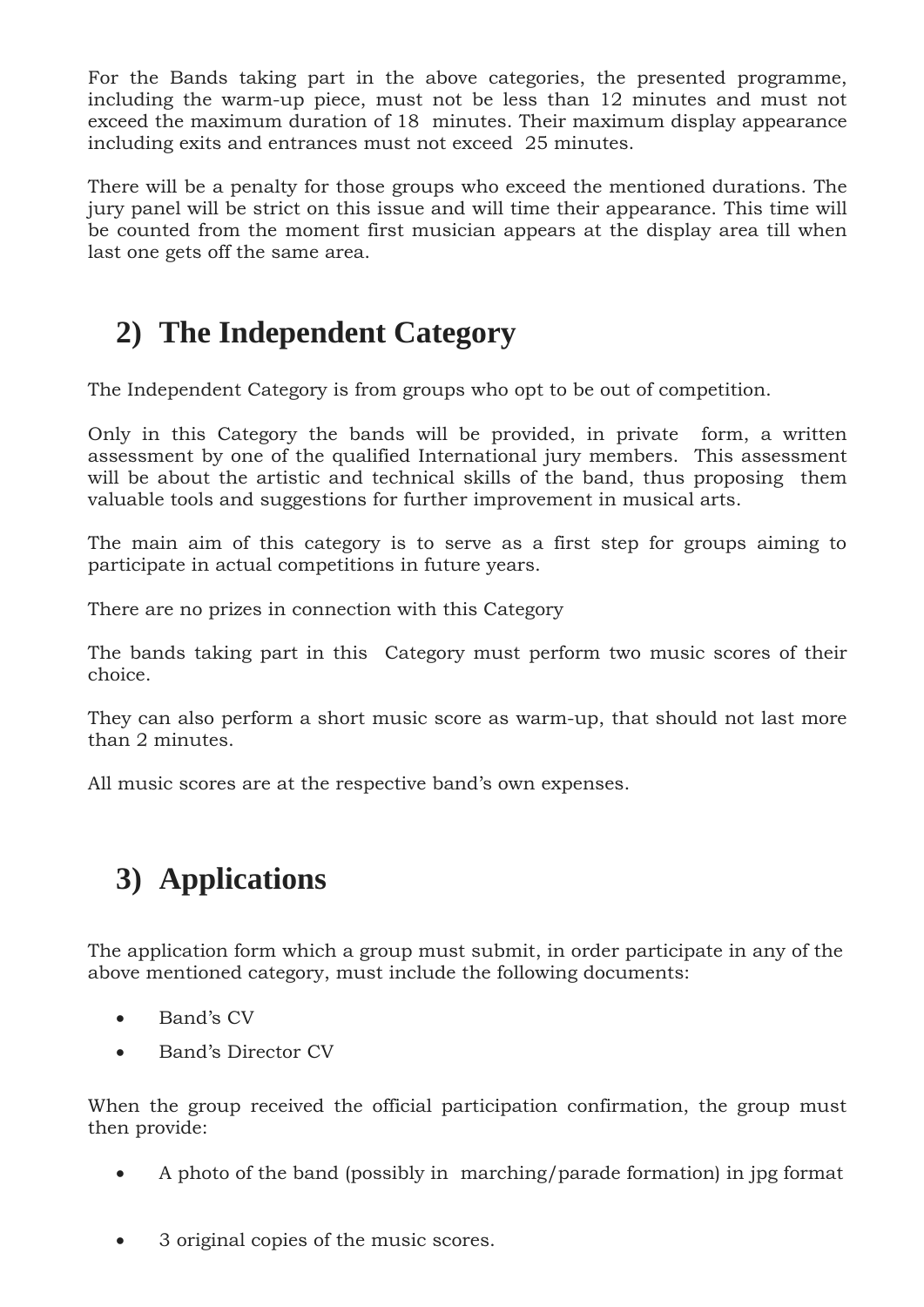For those participating in the Independent Category - 1 original copy of both pieces to be performed.

After the performance one copy of the music scores will be held by the Organisation.

Given that photocopies are prohibited by law where music scores are involved, please note that the each respective group is responsible for any photocopying of music scores.

## **4) General Information for Applicants**

- Admission in the competitions is at the discretion of the Jury Panel and Festival Organisation, who may even opt to suggest a group to participate in a different category from that requested.
- The running order of performances will be determined by the Organisation and the Jury Panel on basis of organisational and technical necessities and this will be communicated in writing to the participating groups.
- In the event of insufficient number of participants in a category, (minimum 6 bands entered in the competition) the Organization reserves the right to cancel the competition.
- the Organization reserves the right to cancel the respective category. The definitive confirmation will be communicated by 14th March 2023.
- If, due to reasons beyond the control of the Festival Organisation, the promoted venue will be not available, the competition will be organised in a different venue, suitable for such an event.
- The Festival Organisation will provide the participating bands with 3 timpani (26-29-32), bass drum, xylophone, vibraphone and a drum kit set. Percussion mallets and any percussion instruments which are not mentioned here must be brought by each respective band.
- The Festival Organisation reserves the right to hold also further performances and parades during the Festival days, apart from those scheduled in connection with the competition. These performances can take place in other venues around the island. The detailed programme will be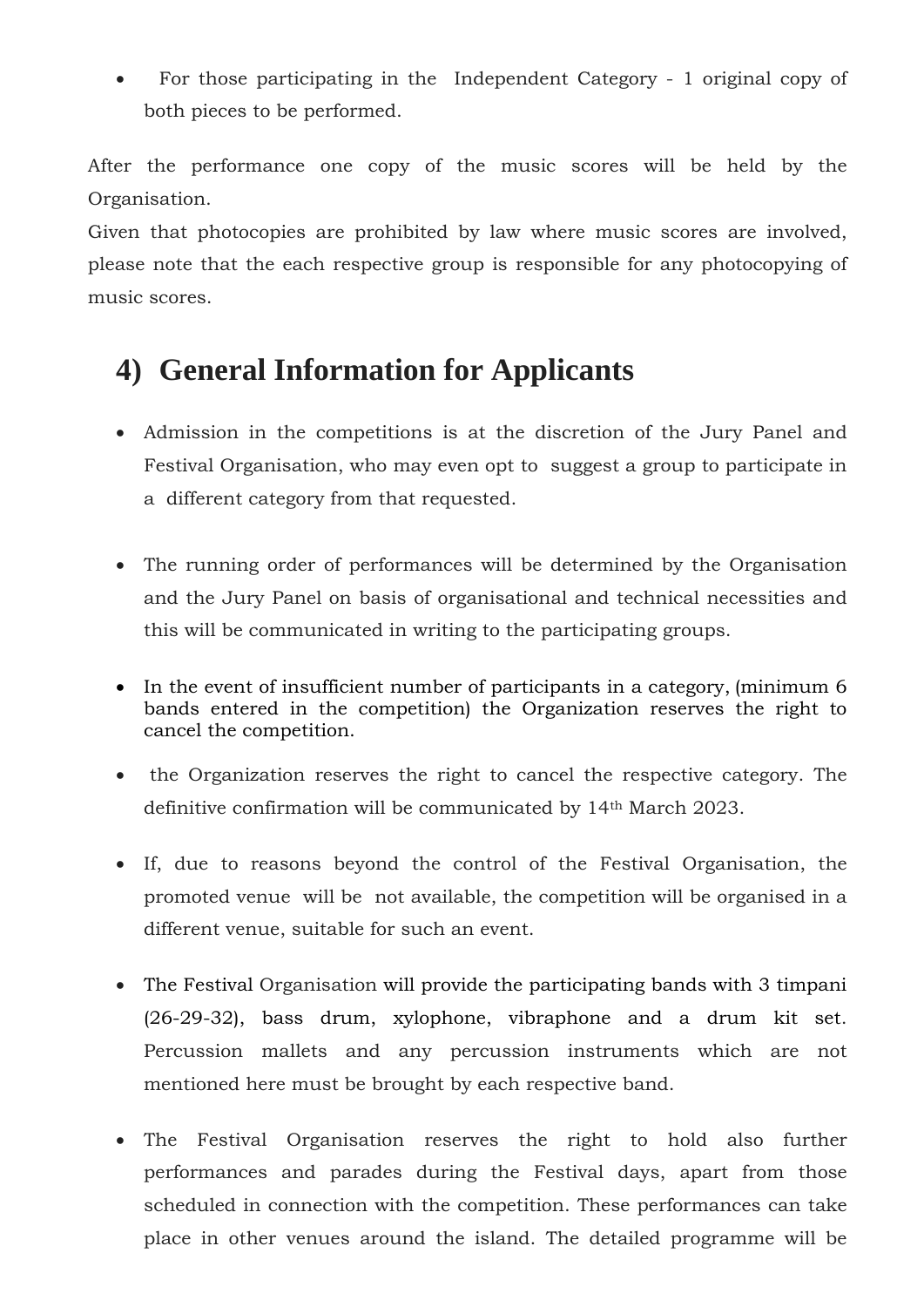coordinated with each group. (Transfers from the Hotel to these venues will be provided by the Festival).

- Participating groups should opt only for the Festival accommodation packages.
- The Festival Organisation is not responsible for any accident to persons or equipment during their journey to Malta and even during the Festival Days in Malta
- All performances will be held either on Saturday 13<sup>th</sup> or Sunday 14<sup>th</sup> May.
- All costs connected with travelling and accommodation must be totally borne by the respective participants

# **5) The Competition judging**

 **The Jury Panel** is going to be formed up of three famous International Directors of Bands/marching bands.

### **J. De Haan - Holland (Chairman)**

### **Natalino Como (Italy)**

(see curriculum).

The third judge will be announced as soon as possible.

- If for some reason or another, one of the above judges cannot make it, the Festival Organisation will provide a substitute, coming also from the International music sector.
- The jury panel will cast their votes on these parameters:
- 1. Intonation, quality and balance of sound
- 2. Repertoire
- 3. Ensemble and rhythmic
- 4. Uniforms
- 5. General view of their performance (precision and uniformity in marching, movements and visual co-ordination of the body and instruments).
- For each Category, the ranking will be based on the final scores. The band that will achieve the highest score in all categories will win **"The Malta International Spring Music Festival Trophy"**
- The final classification for each category will start with the first, then second, then third place.
- The final classification for each category will be in descending order, with the band declared first obtaining the highest score regardless of the merit. The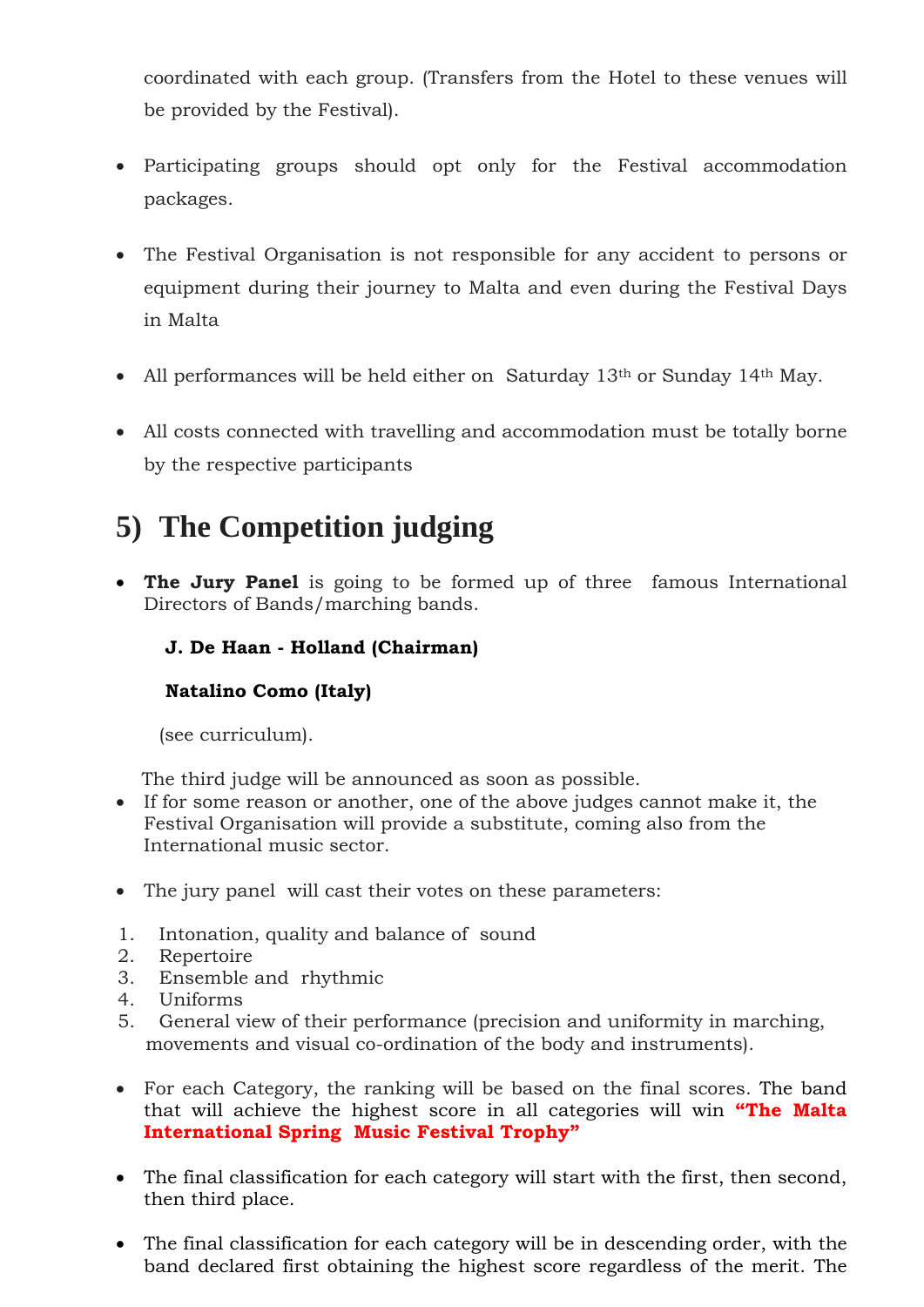band that will be declared second will be that obtaining the second highest ranking order and so on.

- The way in which the Jury Panel will do their work, is regulated by internal rules of procedure. The jury's decisions are unquestionable and final.
- The bands participating in all the above mentioned categories and which will exceed the maximum time set for their performance, will be penalised by deducting 0.5 points from their final score, for every minute they exceed the agreed time of their display.
- A group which is not on site at their scheduled performing time, without any valid justification will be disqualified from competition/participation.
- All results will be announced at the end of the event.
- The results and of the written evaluations will both be provided by the Jury Panel at the end of the event, during the closing ceremony.
- As already stated, there will be no prizes for those who register in the Independent Category. The groups in this category will receive a certificate of participation.
- The groups participating in the Independent category may be asked by the Jury Panel, to interrupt their performance if they will exceed the time set for their display appearance

## **6) The Festival Workshops**

- This workshop will be conducted by Maestro Jacob De Haan. All those who love the music of this famous Dutch composer will be able to participate in these meetings, regardless of number and ages. Participants will also have the opportunity to know the creative process that leads to his music.
- The workshops will be divided in three sections:

A) Theoretical

- B) Practical (Concert lesson)
- C) Marching Bands

In the application form, the group must communicate if intends to participate in these workshops. If the group wants to participate, it is mandatory to communicate the number of participants.

The workshop will be held in English and Italian.

A participation certificate will be given to all those attending these workshops.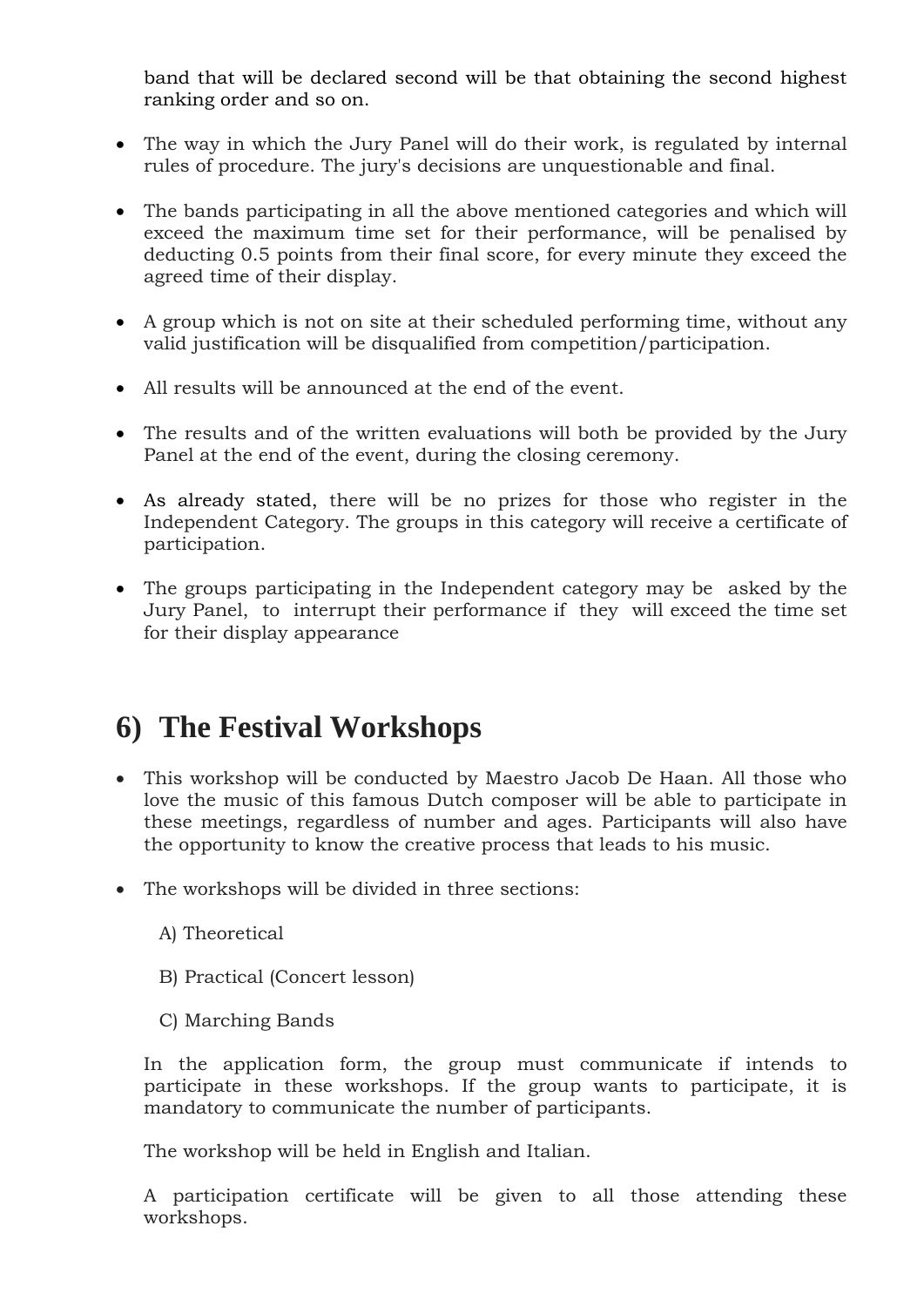#### **Theoretical Section**

This is dedicated for the Band Directors and with a maximum of 4 components from each band as listeners. In this meeting, Jacob De Haan, through a detailed musical analysis of his scores, will make the participants discover the creation of his music scores, from the moment that these were commissioned to the moment when these were performed.

Participants will also discover. step by step, the various musical passages that characterise all his compositions.

#### **Practical Section**

A band will be composed from musicians of different participating groups in the competition/festival. These musicians will be selected by their own respective Band Director, in collaboration with the Organisation, in order to create a balanced band, for a minimum number of 6 to a maximum of 10 musicians from each formation.

All participants, therefore, will have the opportunity to observe, practice, and listen how Jacob De Haan works with a Band and what the concertation technique is in assembling the pieces to be performed in public.

In addition to the selected musicians, it will be also possible for all the other musicians to participate at the "Concert lesson", but only as listeners.

#### **Marching Bands Section**

This workshop will feature:

- a) A general discussion on the marching bands sector.
- b) Suggestions to participant groups for improvements.

A maximum of 5 members from each Band accompanied by their Director, can participate in this workshop

## **7) Prizes**

### *Category C*

**1st place:** A total amount of **€ 1,500** to be redeemed as follow:

A **€ 1,000** voucher to be spend on musical instruments from 'Oltremusica' via their online portal [www.oltremusicashop.com](http://www.oltremusicashop.com/)

A **€ 500** discount voucher, to be used before December 2024, to participate in the festivals that the Organisation holds annually in Malta, Malgrat de Mar (Spain)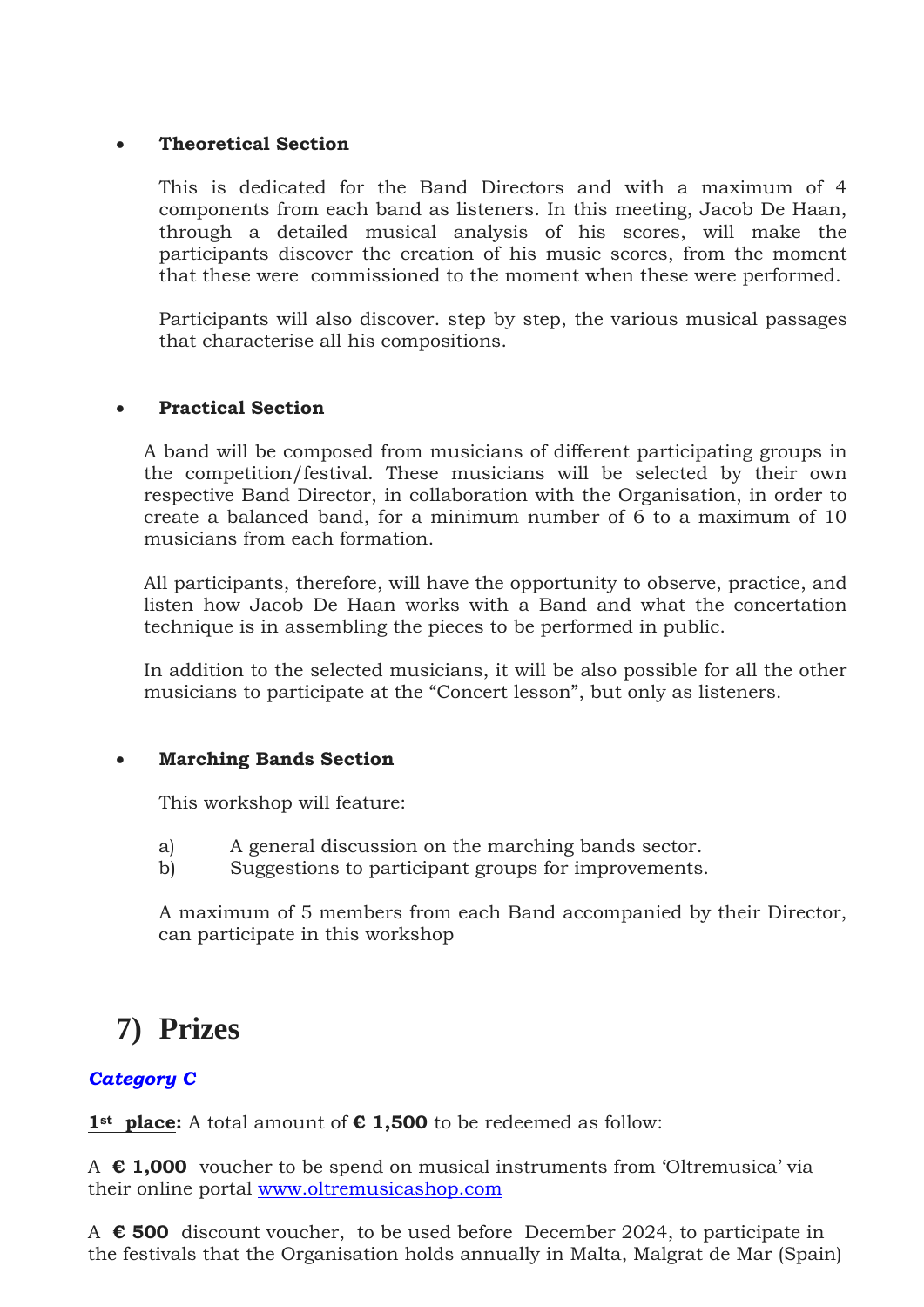**2nd place:** A total amount of **€ 1,000** to be redeemed as follow:

A **€ 500** voucher to be spend on musical instruments from 'Oltremusica' via their online portal [www.oltremusicashop.com](http://www.oltremusicashop.com/)

A **€ 500** discount voucher, to be used before December 2024, to participate in the festivals that the Organisation holds annually in Malta, Malgrat de Mar (Spain) and Taormina (Sicily- Italy)

**3rd place:** A total amount of **€ 500** to be redeemed as follow:

A **€ 500** discount voucher, to be used before December 2024, to participate in the festivals that the Organisation holds annually in Malta, Malgrat de Mar (Spain) and Taormina (Sicily- Italy)

### *Category D*

**1st place:** A total amount of **€ 1,500** to be redeemed as follow:

A **€ 1,000** voucher to be spend on musical instruments from 'Oltremusica' via their online portal [www.oltremusicashop.com](http://www.oltremusicashop.com/)

A **€ 500** discount voucher, to be used before December 2024, to participate in the festivals that the Organisation holds annually in Malta, Malgrat de Mar (Spain) and Taormina (Sicily- Italy).

**2nd place:** A total amount of **€ 1,000** to be redeemed as follow:

A **€ 500** voucher to be spend on musical instruments from 'Oltremusica' via their online portal [www.oltremusicashop.com](http://www.oltremusicashop.com/)

A **€ 500** discount voucher, to be used before December 2024, to participate in the festivals that the Organisation holds annually in Malta, Malgrat de Mar (Spain) and Taormina (Sicily- Italy).

**3rd place:** A total amount of **€ 500** to be redeemed as follow:

A **€ 500** discount voucher, to be used before December 2024, to participate in the festivals that the Organisation holds annually in Malta, Malgrat de Mar (Spain) and Taormina (Sicily- Italy).

The mentioned discount voucher is not transferable and it is valid only if the group participates in the chosen festival (not only for taking a holiday). Voucher cannot be used as payment for the competitions registration fee.

The Bands that will only get a final score ranging from 60.01 to 75.00 will not be eligible for any prize. However, all the participating bands will receive a certificate of participation.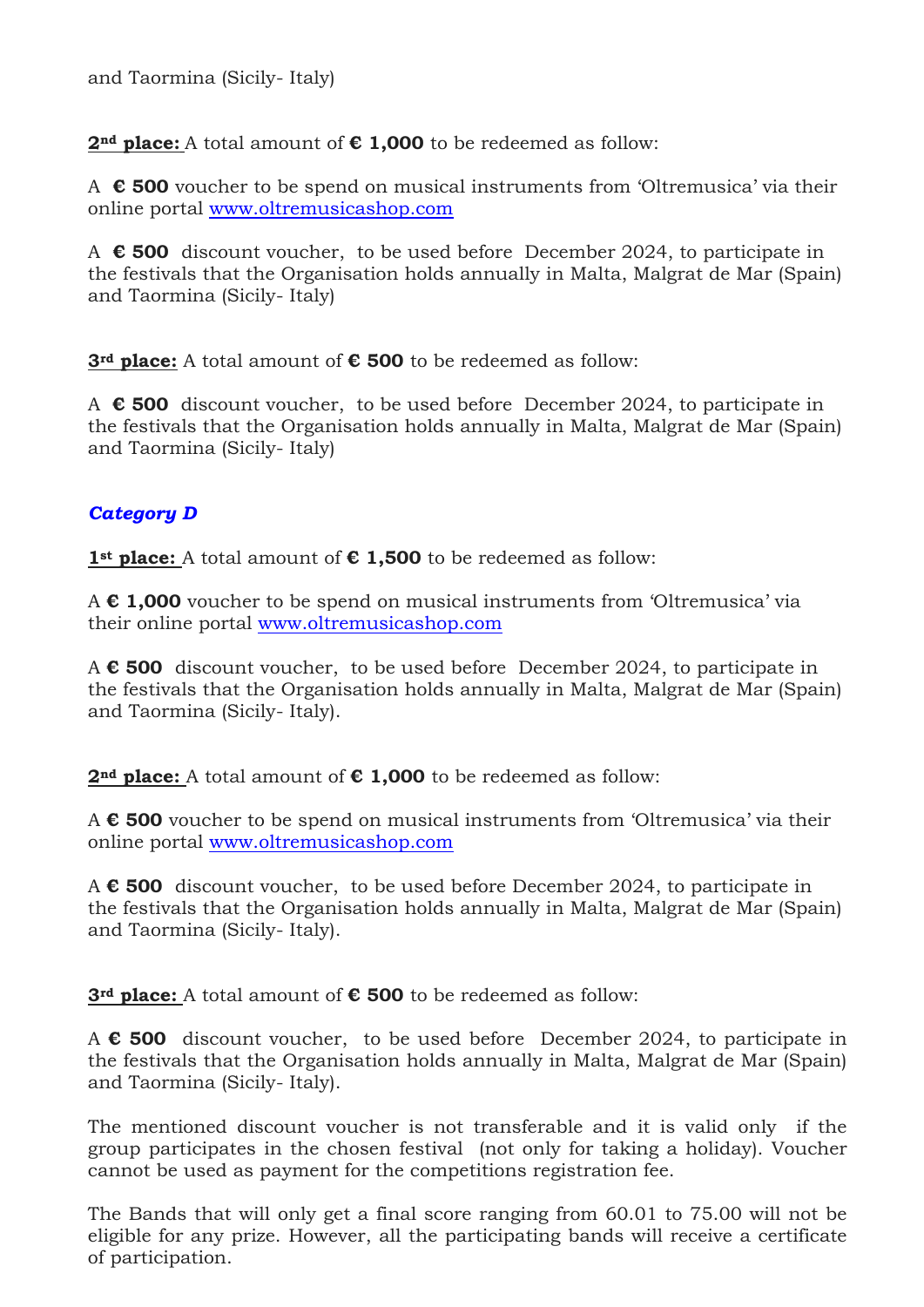Groups will be responsible for all shipping charges.

The Festival Organisation reserves the right to award additional prizes for performances of particular interest or to Band Directors who will have demonstrated special artistic skills.

During the awards ceremony, there must be a representative for each participating Band, who will collect the participation certificate and also a technical document including details of the votes for each song and criteria and even awards if any.

## **8) General Conditions for Participation**

- The Festival Organisation reserves the right to make any changes to the programme established, as may be necessary, for reasons beyond their control, if however this should prove necessary for the success of the festival itself. The Organisation, in such cases, will make the choices with the upmost respect for all the participating groups and with the sole aim of the Festival successful outcome.
- The Organisation reserves the right to use photographic and/or audiovisual material and use it for advertising and promotional purposes. So the participating groups when confirming their participation, will automatically authorise the production of such material for the purposes specified above and are therefore not entitled to any payment for the photographic, audiovisual, radio broadcasts, and any recordings which will be used.
- The Organisation accepts no liability regarding any accidents or injuries to persons or property during the course of the Festival and even during travelling for this Festival. The groups, therefore, be held liable for any damage caused by their members to persons and/or property (including the Hotel where they will stay), during performances and permanence, while travelling to reach Malta and to return to their respective countries of origin. The groups will also be responsible for any health problems, accidents, accidents that may occur to their members during the event. The groups will also be responsible for their minors.
- If a group, could not arrive for the Festival, for reasons not attributable to the Organisation, the same group would lose the amount paid at the time of defection.
- The Festival Organisation EuroArt production (Giuseppe Corsaro) and Leon Promotions (Noel Castillo) is released from any liability under the above as described and specified.

## **9) Participation Fees**

For the local concert Bands, who want to take part in the competition, the participation fee is  $€500$ 

The registration fee for the workshop is  $€100$  per person.